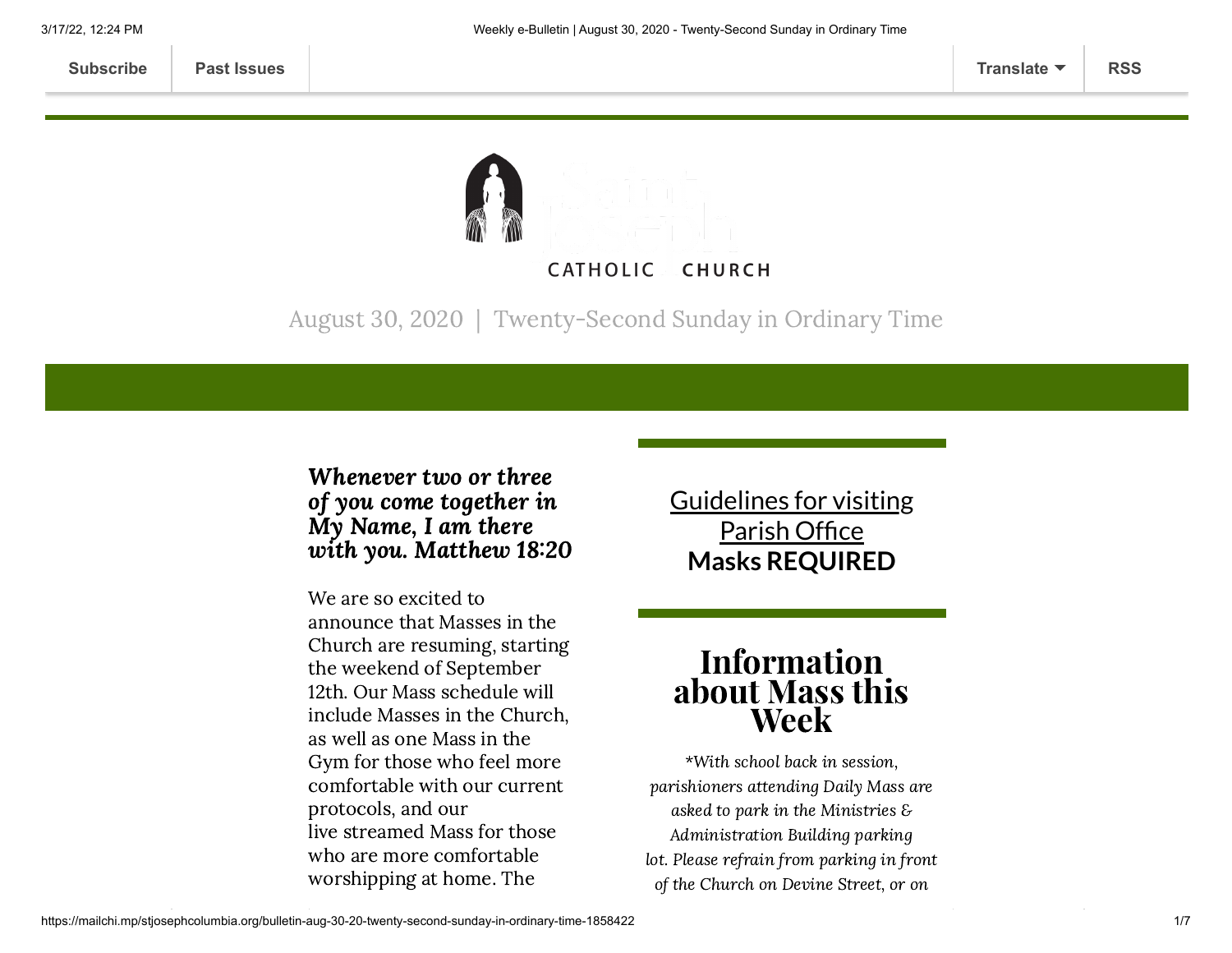| <b>Subscribe</b><br><b>Past Issues</b> | Translate $\blacktriangledown$ | <b>RSS</b> |
|----------------------------------------|--------------------------------|------------|
|----------------------------------------|--------------------------------|------------|

notice for all who cannot attend Mass.

Please click on the button below for the protocols for Mass in the Church and Mass in the Gym. There is a lot of information including information on our RESERVATION SYSTEM.

Also, for those interested in volunteering for the Church Masses, we are providing guaranteed seating for up to 3 additional members in your family. For more information, or to volunteer, please contact Mindy McBurney at 803.254.7646 or [mindy@stjosephcolumbia.org.](mailto:mindy@stjosephcolumbia.org)

## Mass Times

(Daily Mass in Church starting 9/1 and Weekend Masses starting 9/12- 13 - SEE BELOW FOR DETAILS)

Daily Mass, Tuesday - Friday, 7:30 AM (Church - starting 9/1) No registration required.

Daily Mass, Tuesday - Friday, 12:00 PM Live Streaming Facebook/YouTube. Not open morning carpool.

Order of Worship - Twenty-Second Sunday in [Ordinary](https://84aadc19-53c5-40cc-90da-b6ef66a7e382.filesusr.com/ugd/2de225_7fb0ee32501541fa8ab2b97b0c5243d2.pdf) Time

Click **[HERE](https://www.stjosephcolumbia.org/resuming-public-masses)** for information about attending Daily and Weekend Masses at St. Joseph's

Our livestream Masses can be found on our Facebook page and YouTube Channel: [https://www.facebook.com/stjosephcolum](https://www.facebook.com/stjosephcolumbia/) bia/ [https://www.youtube.com/c/StJosephCath](https://www.youtube.com/c/StJosephCatholicChurchColumbiaSC) olicChurchColumbiaSC Broadcasting on 90.9 FM

> [Click](https://www.stjosephcolumbia.org/mass-intentions) **[Here](https://www.stjosephcolumbia.org/mass-intentions)** for Mass I[ntentions and to](https://www.stjosephcolumbia.org/mass-intention-requests) **Request** a Mass Intention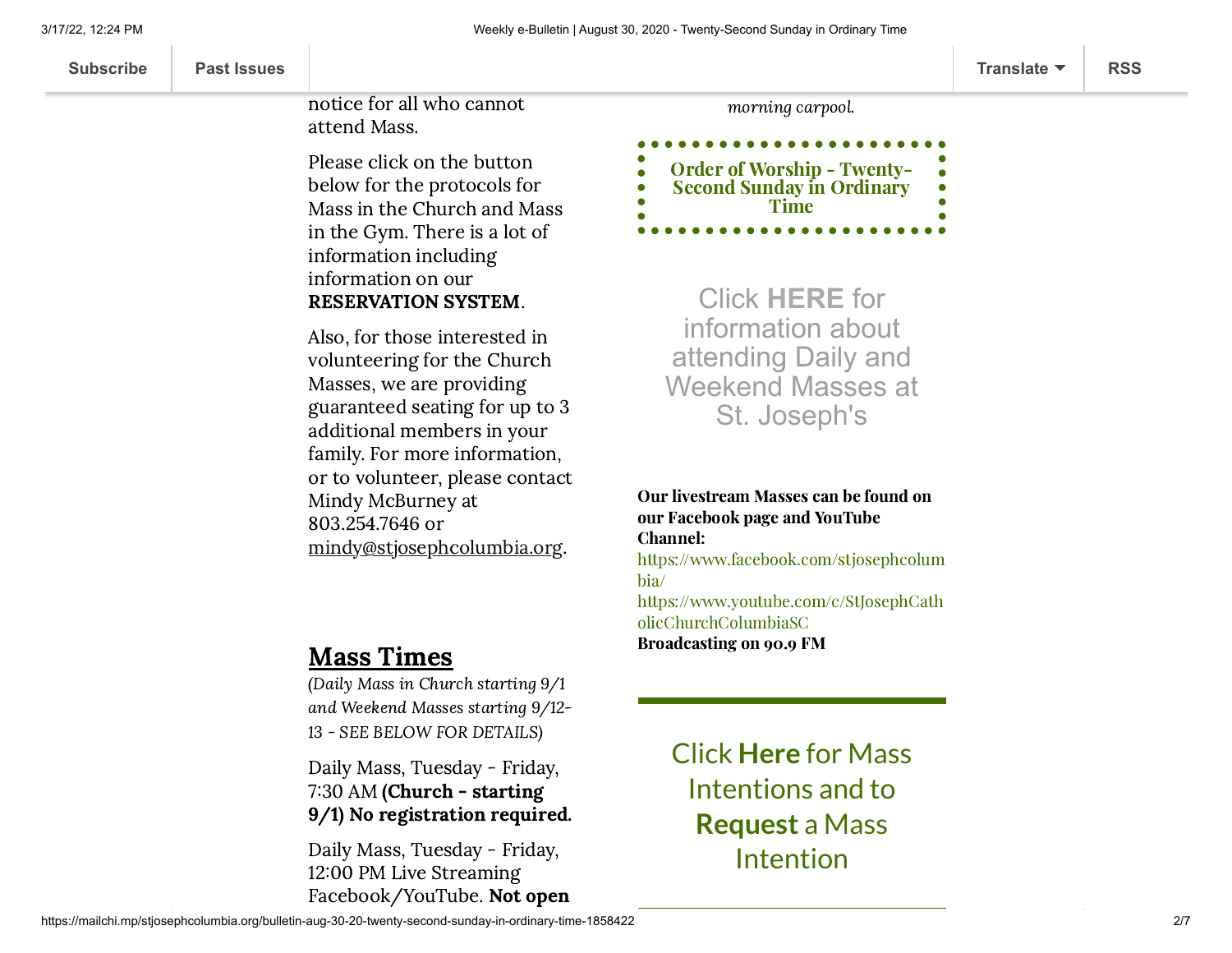| <b>Subscribe</b> | <b>Past Issues</b> |  | Translate $\blacktriangledown$ | <b>RSS</b> |
|------------------|--------------------|--|--------------------------------|------------|
|------------------|--------------------|--|--------------------------------|------------|

Saturday Vigil 5:30 PM (Church starting 9/12) Registration required.

Sunday 8 AM (Church starting 9/13) Registration required.

Sunday 10:30 AM Live Streaming Facebook/YouTube, Broadcast 90.9 FM. Not open to parishioners.

Sunday 12:15 PM (Gym) No registration required.

In [Memoriam](https://www.stjosephcolumbia.org/in-memoriam)

**Join Us for Eucharistic Adoration on Tuesdays**

**Click Here for the Signup [Schedule](https://www.signupgenius.com/go/60b0c4faea822a7fa7-eucharistic)**

Click HERE For More Information and How to Make [Reservations!](https://www.stjosephcolumbia.org/resuming-public-masses)

**Details about Resuming [Confessions](https://www.stjosephcolumbia.org/confessions)**

**Parish Financial Report**

*Please Pray for the [Homebound/Sick of](https://www.stjosephcolumbia.org/pray-for-the-homebound-sick-of-pari) the Parish*

https://mailchi.mp/stjosephcolumbia.org/bulletin-aug-30-20-twenty-second-sunday-in-ordinary-time-1858422 3/7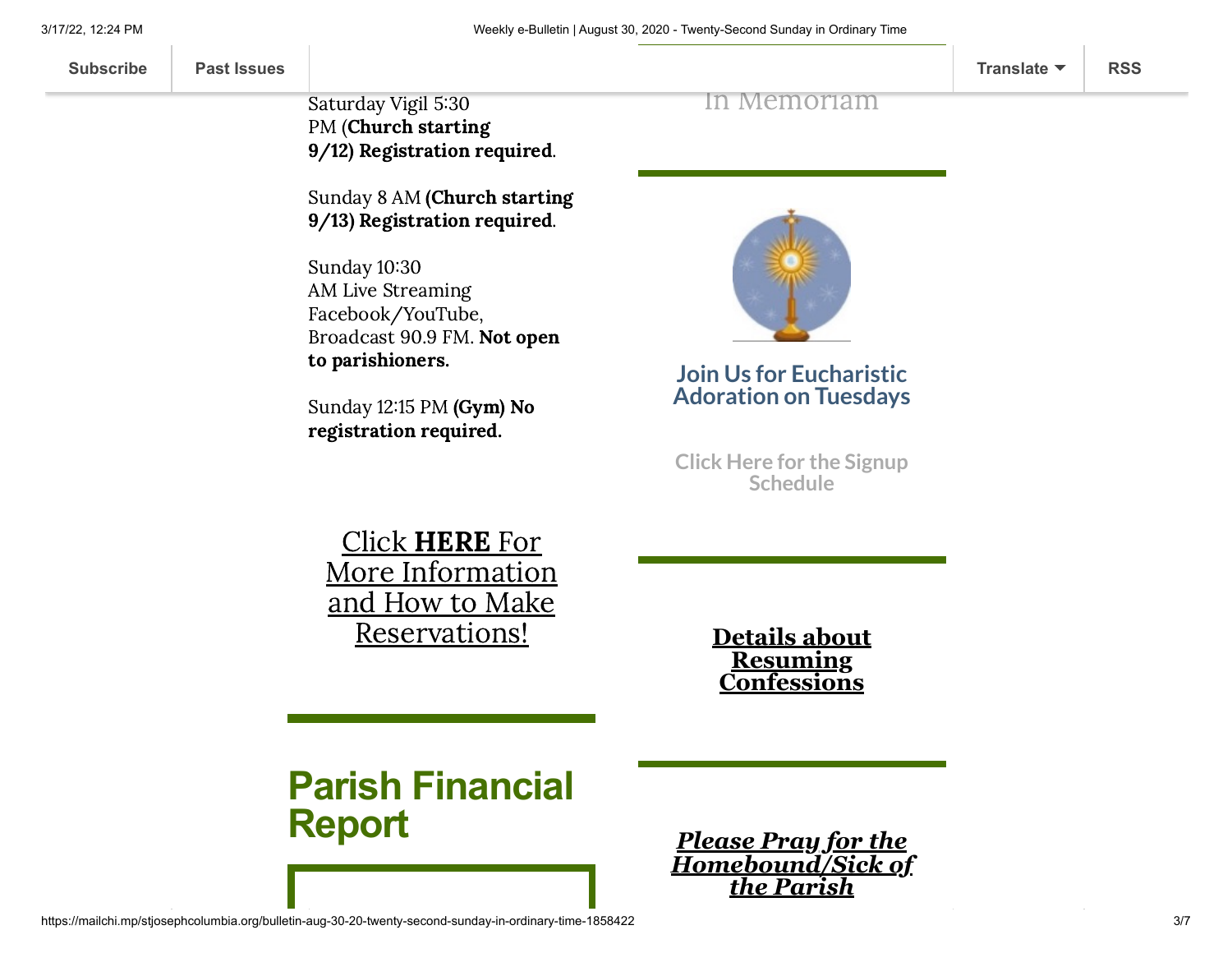**[Subscribe](http://eepurl.com/ded6Lz) [Past Issues](https://us9.campaign-archive.com/home/?u=7399f6b35c8ab775fb1714c3d&id=770b4a80d3) [Translate](javascript:;) [RSS](https://us9.campaign-archive.com/feed?u=7399f6b35c8ab775fb1714c3d&id=770b4a80d3)**

**Weekly Collection** \$24,436.00 Support the [Bicentennial](https://www.stjosephcolumbia.org/bicentennial-campaign) Campaign Click on image below to enlarge **BICENTENNIAL CHURCH IMPROVEMENTS** Covered entrance from the small courtyard entrance and the Bonham side entrance Replace the one existing restroom with three handicap accessible restrooms Improve the cry room ap

**Offertory Goal for**

**2020-2021** \$30,615.89

#### **Update from St. Vincent de Paul Society**

Since early in March we have not solicited food donations for the pantry because we had concerns about the transfer of the virus by packaging on foods and the handling of packages. To protect both volunteers and those who come to us for food, we relied on food from Harvest Hope, from a donation of prepackaged boxes of produce from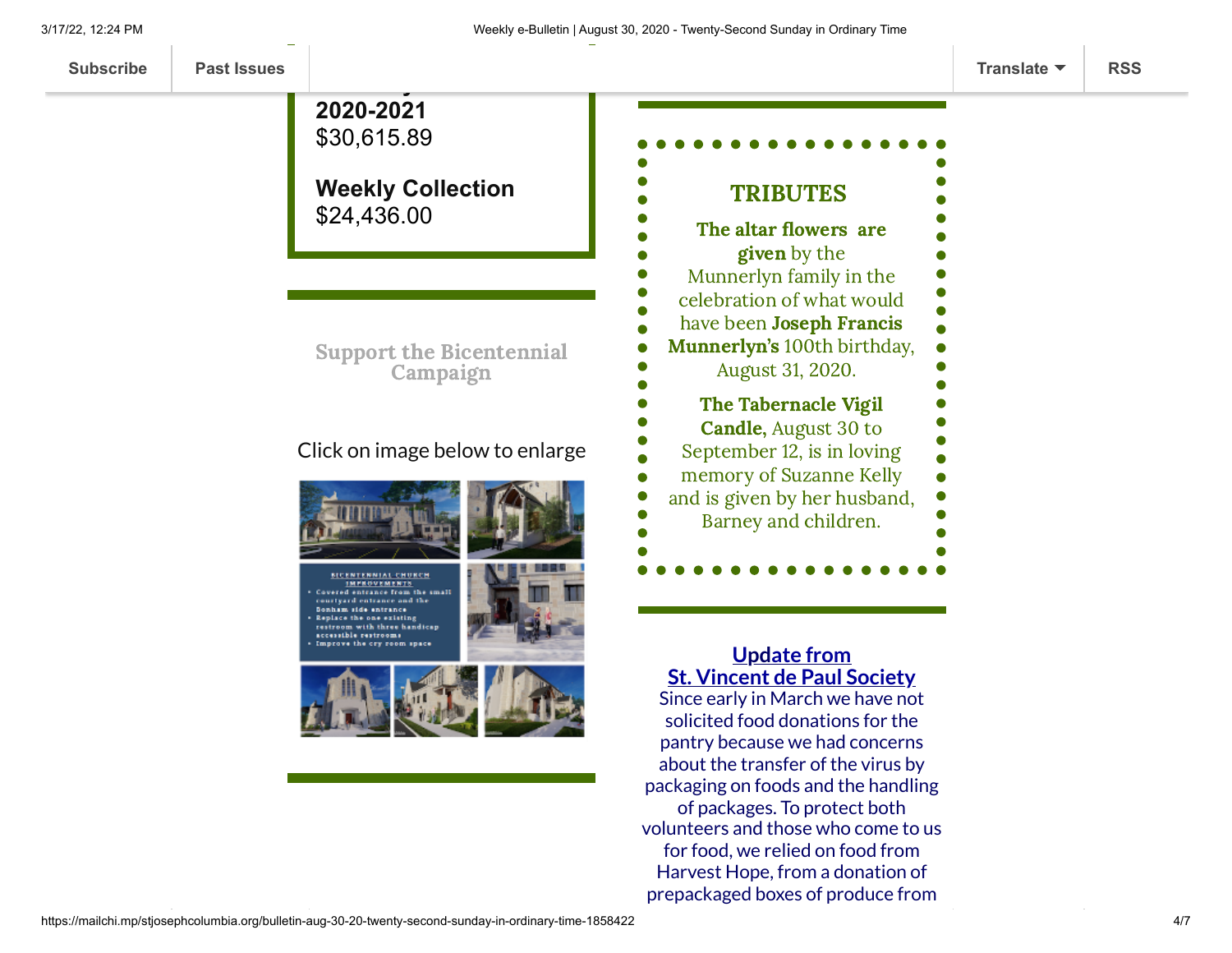# FAITH Formation *at*

### Information on 2020/2021 Religious Education Program for Children

All parents and guardians of our religious education students please take time to register your students with our online form found at [https://forms.gle/Fw52FjSm8Zf](https://forms.gle/Fw52FjSm8ZfdQkeE6) dQkeE6 , or by travelling to the parish website under faith formation. It is important that we know how many students we will have this year before classes start on September 13th. Thank you and if you have any questions please email [b](mailto:Ben@stjosephcolumbia.org)[en@stjosephcolumbia.org.](http://ben@stjosephcolumbia.org/)

treasury. This Sunday is the fifth Sunday in August, our usual time to request financial donations to the society. We have been able to keep the pantry going to distribute food every Wednesday morning during the pandemic, but our supply of some basic items has dwindled. We request donations in the fifth Sunday collection to support our purchase of items that are in short supply. We usually get a good price when buying food by the case. If you are attending Mass virtually via live-stream, you can mail donations to the Church office labeling the donation for St Vincent de Paul Pantry or by using the 5th Sunday envelope from your envelope package. If you know of someone who needs support, our panty has expanded hours to facilitate social distancing and avoid lines forming. We are open from 8:30 AM until 11:30 AM every Wednesday morning. We appreciate your support in the past and thank you for your generosity. We pray that you and your loved ones remain safe during this difficult time.

# Click [HERE](https://www.stjosephcolumbia.org/faith-formation-ccd) for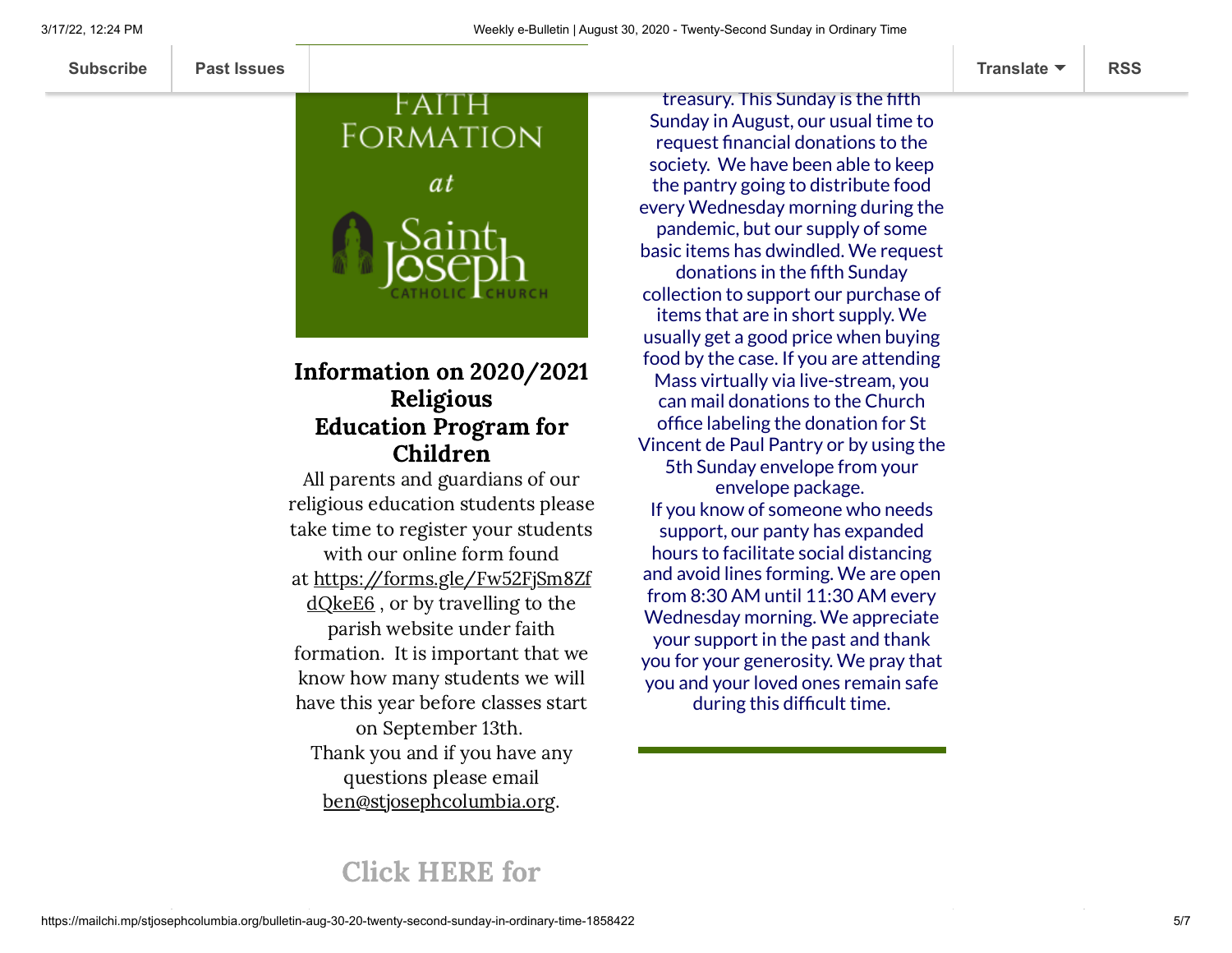Details

 $\omega$  and ladier whereas

## Natural Family Planning

You are invited to register to attend an introductory session on the Creighton Model FertilityCare™ Syst em on Tuesday, September 8, 2020 at 630pm at St Joseph Catholic Church. The Creighton Model FertilityCare™ System encompasses a moral, natural, healthy, modern and scientifically reliable system of Natural Family Planning. The Creighton Model can be used by single and engaged couples to monitor the woman's health as well as by married couples who wish to achieve or postpone pregnancy. To register please contact Sally Zaleski, CFCP at



Our school year is off to a great start and our saints are adapting well to the new normal. We are blessed to have all grade levels fully enrolled with waiting lists. We are grateful to our parishioners for their continued support and prayers.



Glad to have our Cardinals back on campus! To keep up with the latest news and information, follow us on Facebook (Cardinal Newman School - Columbia, SC), Twitter, and Instagram (4cardinalnewman) or visit our website [www.cnhs.org.](http://www.cnhs.org/)